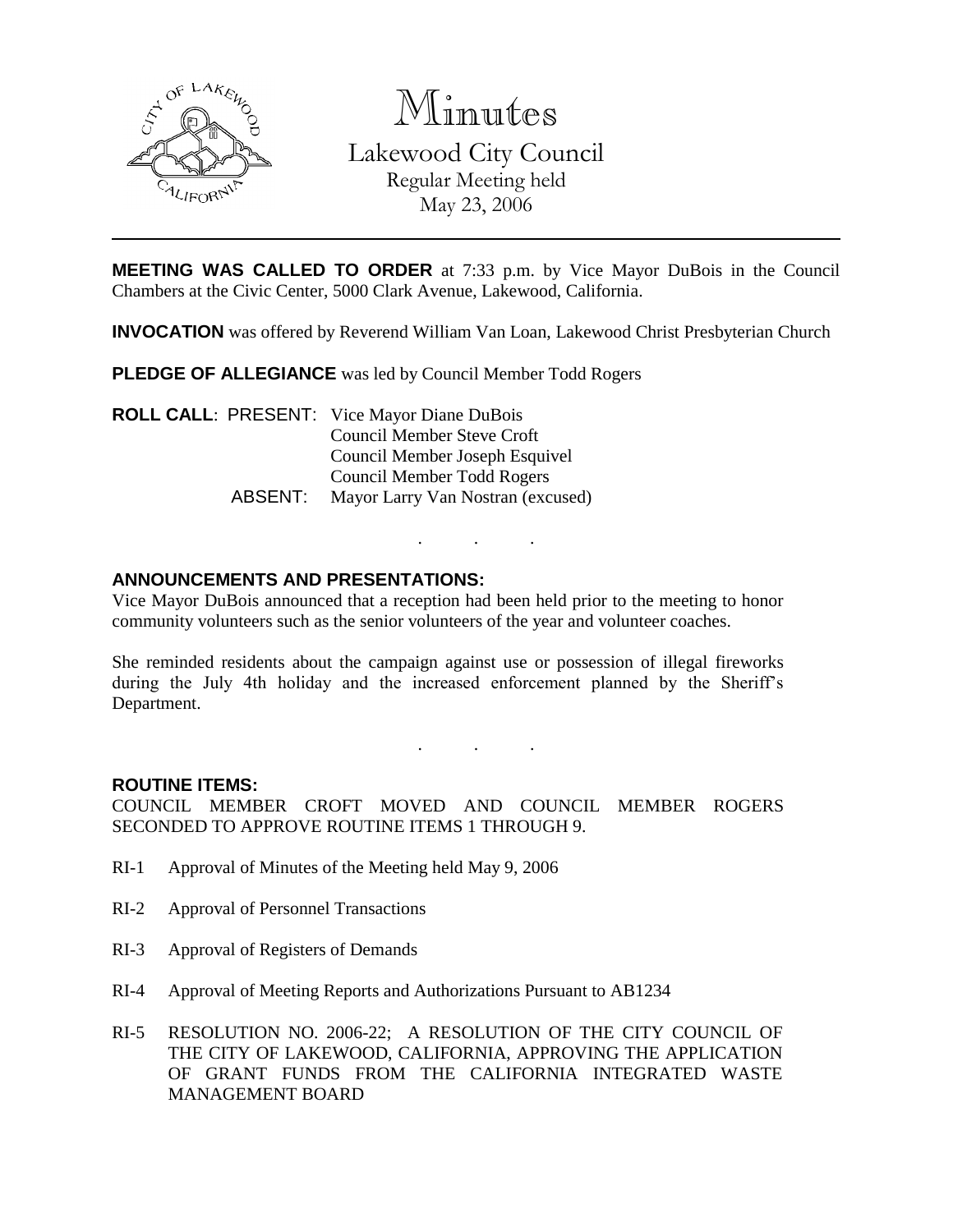#### **ROUTINE ITEMS:** Continued

- RI-6 RESOLUTION NO. 2006-23; A RESOLUTION OF THE CITY COUNCIL OF THE CITY OF LAKEWOOD ESTABLISHING A PHYSICALLY HANDICAPPED PERSONS DESIGNATED PARKING SPACE ON THE EAST SIDE OF FACULTY AVENUE WITHIN THE CITY OF LAKEWOOD
- RI-7 Approval of Release of Subdivision Bonds, Parcel Map No. 26399, 5829 Lakewood Boulevard
- RI-8 RESOLUTION NO. 2006-24; A RESOLUTION OF THE CITY COUNCIL OF THE CITY OF LAKEWOOD ESTABLISHING BAIL AMOUNTS FOR VIOLATIONS OF SECTION 3105 THROUGH 3106 OF THE LAKEWOOD MUNICIPAL CODE
- RI-9 Approval of Fireworks Display at Lakewood Mall on July 1, 2006

UPON ROLL CALL VOTE, THE MOTION WAS APPROVED:

AYES: COUNCIL MEMBERS: Esquivel, Rogers, Croft and DuBois NAYS: COUNCIL MEMBERS: None ABSENT: COUNCIL MEMBERS: Van Nostran

## **1.1/1.2 • APPEAL OF CONDITIONAL USE PERMIT CASE NO. 796, PERTAINING TO A FENCE LOCATED AT 11556-11560 E. 207TH STREET AND CONDITIONAL USE PERMIT CASE NO. 797, PERTAINING TO A FENCE LOCATED AT 11559 E. 207TH STREET**

. . .

City Attorney Steve Skolnik advised that although the two Conditional Use Permit cases were listed separately on the agenda and would require separate action, the staff presentation and public hearings would be combined due to the proximity of the locations.

Community Development Director Chuck Ebner displayed slides and gave a brief presentation based on the memos contained in the agenda. He stated that the site address for CUP 796 was 11556-11560 207th Street, at the southeast corner of 207th and Roseton Avenue, while CUP 797 was located across the street at the northeast corner, 11559 207th Street. Both sites had fences constructed in the front and side yards which exceeded the maximum of 42 inches in height specified by the Lakewood Municipal Code. Each fence was a combination of concrete pillars and wrought iron panels. Following a public hearing, the Planning and Environment Commission had found both fences, constructed without permits, to pose a hazard to vehicular and pedestrian traffic and be in conflict with the General Plan. It was the recommendation of staff that the City Council deny the appeals for Conditional Use Permits No. 796 and 797.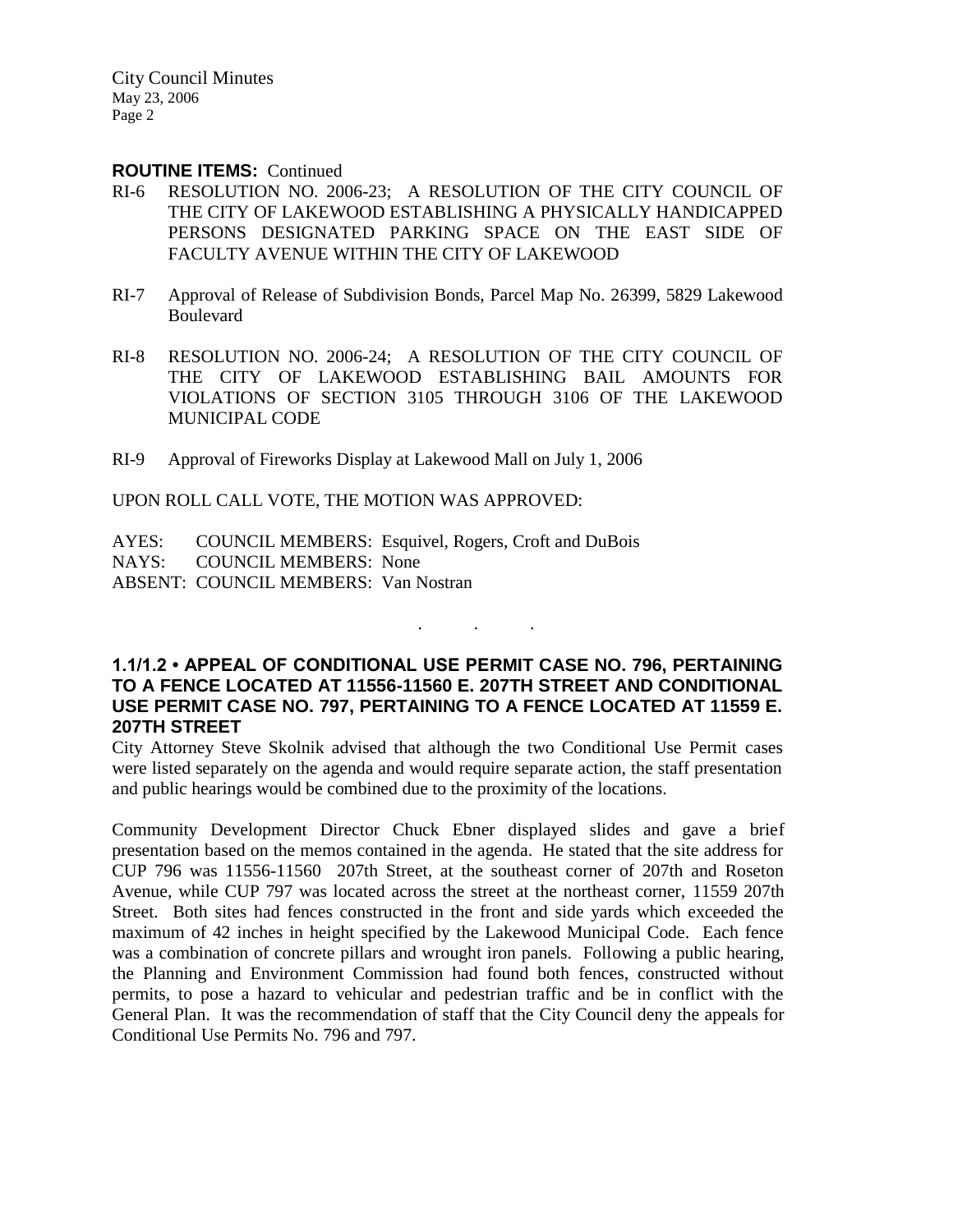**1.1/1.2 • APPEAL OF CUP CASE NO. 796 AND CUP CASE NO. 797** - Continued Responding to a question from Council Member Croft, Mr. Ebner confirmed that a building inspector had issued a stop work notice during the construction of the fence located at 11556- 11560 207th Street. He also noted that if the appellant prevailed and the fence was allowed to remain, an encroachment permit would be necessary, as the fence was partially within the public right-of-way.

Vice Mayor DuBois opened the public hearing at 7:51 p.m. and called for anyone in the audience wishing to address the City Council on this matter.

Hector Lopez stated the visibility had not been a problem for them. He stated that at the time he decided to build the fence, six to nine months ago, he had asked the neighbor if any permits were required and been told they were not necessary.

In response to questions from the City Council, Mr. Lopez stated that he had not checked with the City prior to construction of the fence and had no unusual circumstances necessitating the current height.

Stacy Lica presented the City Council with photographs and site illustrations and stated that the fence had already been in place at the time they purchased the property in 2004. She noted that the height of the fence was needed to contain their dog, keep children from cutting across the yard and protect the house from vehicles running off the road. She also noted that there were similar fences located in the area and that none of the surrounding neighbors had complained about her fence.

Responding to questions from the City Council, Ms. Lica acknowledged that although a lower fence would be as effective in keeping students from cutting across the yard, it would not be as effective for keeping the dog or children in the yard. She confirmed that a property inspection had been performed prior to their purchase of the property and that neither the inspector nor the real estate agent had disclosed any problem with the fence.

Council Member Croft referenced the photographs submitted by Ms. Lica and stated that several of the her examples would not be noticeable if the subject were not highlighted or circled.

At 8:12 p.m., Vice Mayor DuBois declared the public hearing to be closed.

In response to a question from Council Member Rogers, Mr. Ebner stated that pre-purchase inspections were conducted by private contractors, not City inspectors, and that although there were other existing non-compliant fences in the City, staff was systematically working through the area to bring them into compliance.

The City Attorney requested a history of the 42 inch height limit contained in the Municipal Code. Mr. Ebner responded by stating the requirement had been part of the Building Code since 1958 and was based upon the height and sightline of someone sitting in a vehicle. He noted that this requirement was not unique to Lakewood.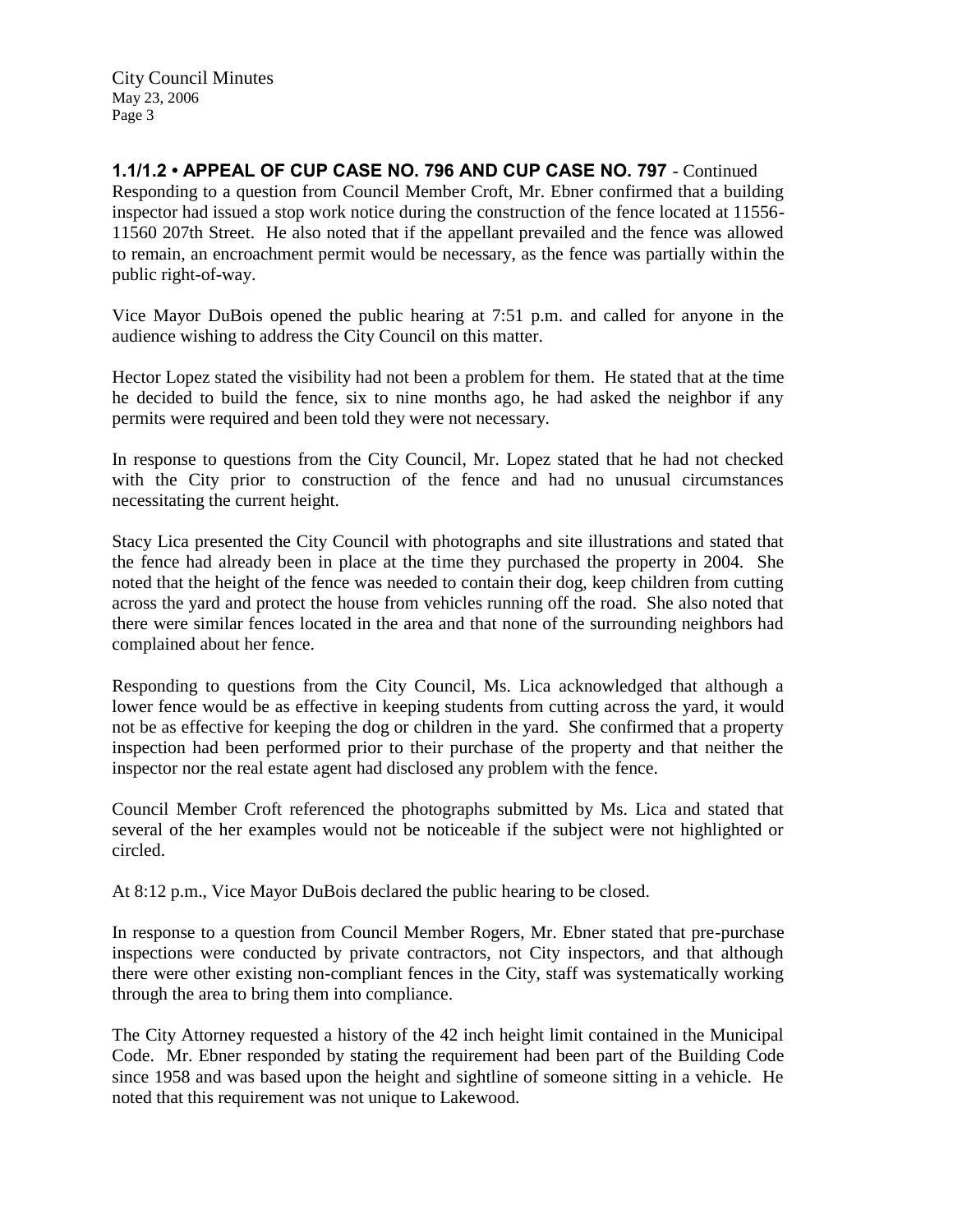**1.1/1.2 • APPEAL OF CUP CASE NO. 796 AND CUP CASE NO. 797** - Continued Council Member Rogers stated that while the fences were attractive and had been constructed with good intentions, the standards in the Municipal Code were important to maintain public safety and the character of the City.

RESOLUTION NO. 2006-25; A RESOLUTION OF THE CITY COUNCIL OF THE CITY OF LAKEWOOD DENYING THE APPEAL OF CONDITIONAL USE PERMIT NO. 796 AT 11556-11560 207TH STREET, LAKEWOOD, CALIFORNIA

COUNCIL MEMBER ROGERS MOVED AND COUNCIL MEMBER CROFT SECONDED TO ADOPT RESOLUTION NO. 2006-25 TO DENY THE APPEAL OF CONDITIONAL USE PERMIT NO. 796. UPON ROLL CALL VOTE, THE MOTION WAS APPROVED:

AYES: COUNCIL MEMBERS: Esquivel, Rogers, Croft and DuBois NAYS: COUNCIL MEMBERS: None ABSENT: COUNCIL MEMBERS: Van Nostran

Council Member Croft expressed regret that the property owners had not received appropriate information from their inspector regarding the fence prior to their purchase.

RESOLUTION NO. 2006-26; A RESOLUTION OF THE CITY COUNCIL OF THE CITY OF LAKEWOOD DENYING THE APPEAL OF CONDITIONAL USE PERMIT NO. 797 AT 11559 207TH STREET, LAKEWOOD, CALIFORNIA

COUNCIL MEMBER CROFT MOVED AND COUNCIL MEMBER ROGERS SECONDED TO ADOPT RESOLUTION NO. 2006-26 TO DENY THE APPEAL OF CONDITIONAL USE PERMIT NO. 797. UPON ROLL CALL VOTE, THE MOTION WAS APPROVED:

AYES: COUNCIL MEMBERS: Esquivel, Rogers, Croft and DuBois NAYS: COUNCIL MEMBERS: None ABSENT: COUNCIL MEMBERS: Van Nostran

Vice Mayor DuBois suggested that the appellants meet with the Community Development Department staff to determine the next steps in the process.

At 8:20 p.m., the Regular Meeting of the City Council was recessed for the Meeting of the Lakewood Redevelopment Agency. At 8:21 p.m., the City Council Meeting was reconvened.

. . .

. . .

**ORAL COMMUNICATIONS:** None